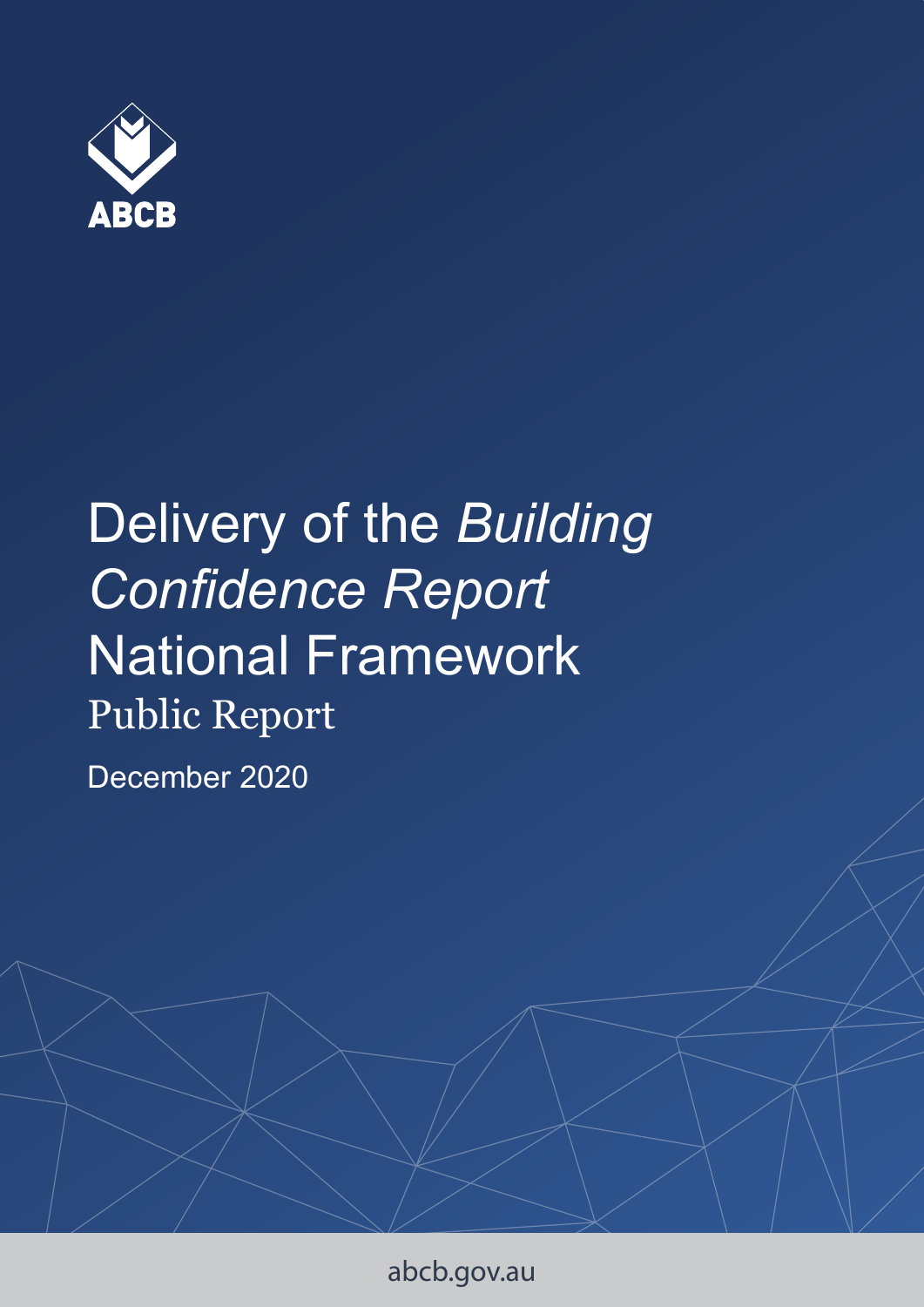# **Delivery of the Building Confidence National Framework**

This report details progress in delivery of the [Building Confidence National](https://www.abcb.gov.au/Resources/Publications/Corporate/Building-Confidence-National-Framework)  [Framework](https://www.abcb.gov.au/Resources/Publications/Corporate/Building-Confidence-National-Framework) by the Building Confidence Report (BCR) Implementation Team (the Team). The Team previously publicly reported on its work in May 2020.

## **Background**

The [BCR](https://www.industry.gov.au/sites/default/files/July%202018/document/pdf/building_ministers_forum_expert_assessment_-_building_confidence.pdf) was released in March 2018 and made 24 recommendations to Building Ministers to improve compliance and enforcement in the building and construction industry.

Building Ministers established the Team in July 2019 within the Office of the Australian Building Codes Board (ABCB). The Team was tasked with developing and reporting on a National Framework for the consistent implementation of the BCR recommendations, as well as the design, construction and certification of complex buildings.

The Building Confidence National Framework guides the Team's work, which is in addition to work underway in individual states and territories. Implementation of the recommendations is the responsibility of states and territories.

## **Consultation**

Consultation is critical to the Team's work. It works closely with governments and industry through targeted consultations, recommendation-specific working groups, and forums. The Team consults and liaises with the Building Ministers' Meeting, the Senior Officials' Group and Building Regulators' Forum. Direction and advice is provided by the ABCB and Building Ministers.

The Team also seeks advice from its Experts Panel and Industry Leaders Consultative Group (ILCG).

The Experts Panel is a diverse group of eminent professionals who have been appointed in their personal capacity to provide the Team with confidential advice on how to deliver the BCR recommendations.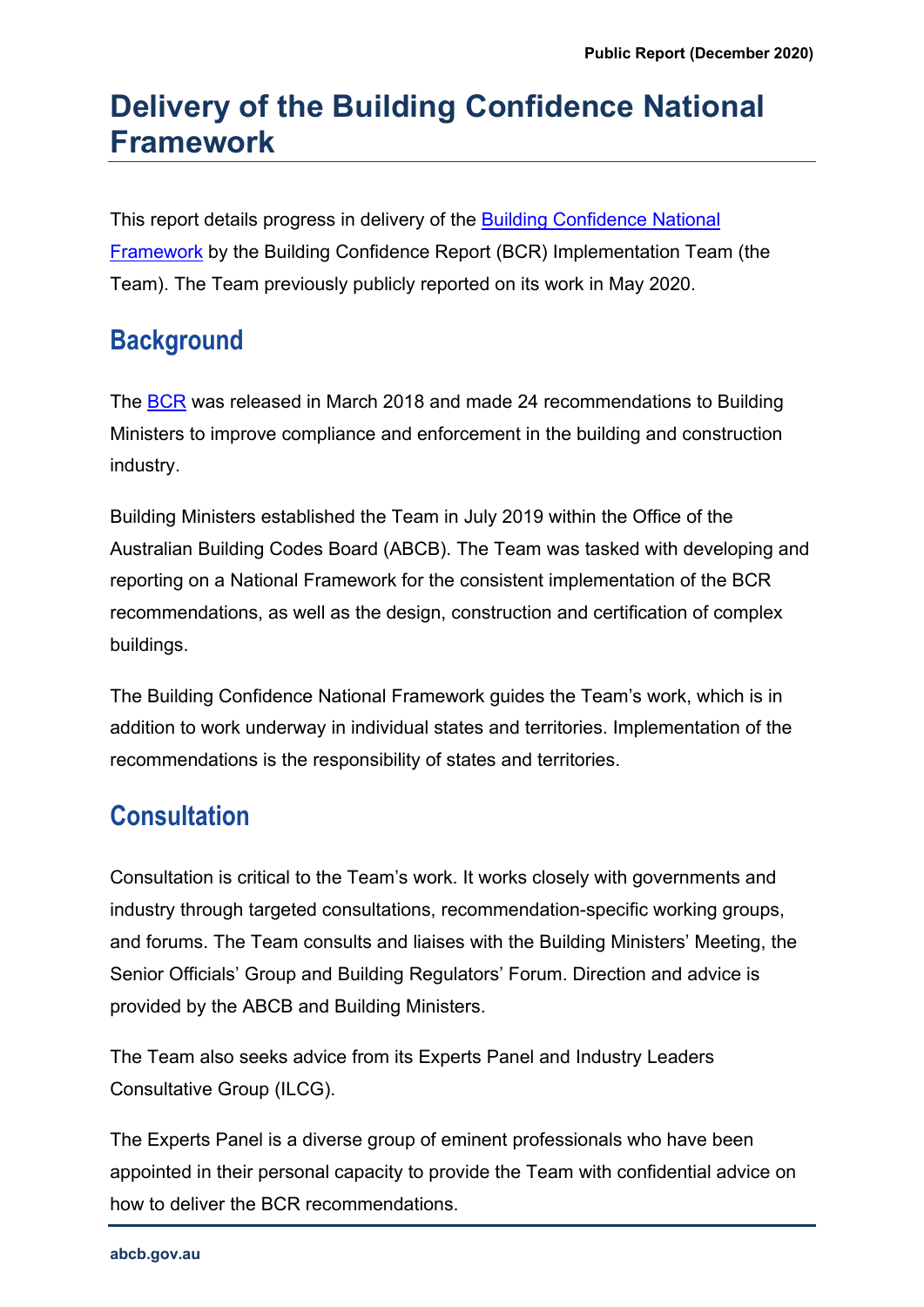The ILCG, which also responds to Building Ministers' desires for industry to make a contribution to addressing problems in the sector, comprises a cross-section of industry associations and representatives who have volunteered to provide technical advice and act as a high-level forum for consultation on delivery of the National Framework.

#### **Public consultations**

In addition to targeted consultations, the Team consults publicly through the ABCB's Consultation Hub. Completed public consultations and surveys include:

- [Recommendations 1 and 2: the draft National Registration Framework for](https://consultation.abcb.gov.au/engagement/dp-national-registration-framework/)  [Building Practitioners](https://consultation.abcb.gov.au/engagement/dp-national-registration-framework/) (open from 26 June to 23 August 2020)
- [Recommendation 7: Reporting on the auditing of commercial buildings](https://consultation.abcb.gov.au/engagement/reporting-on-the-auditing-of-commercial-buildings/) (open from 30 June to 14 July 2020)
- [Recommendation 10: the draft Model Code of Conduct for Building Surveyors](https://consultation.abcb.gov.au/engagement/discussion-paper-nmcoc-bs/) (open from 13 March to 24 April 2020), and
- [The draft definition for building complexity](https://consultation.abcb.gov.au/engagement/definition-for-building-complexity/) (open 22 May to 1 November 2020).

Open consultations include:

- [Recommendation 7: draft Auditing and Compliance Publication Framework](https://consultation.abcb.gov.au/engagement/auditing-and-compliance-publication-framework/) (open 9 November 2020 to 31 January 2021),
- Recommendations 13 16: discussion paper on the design documentation [process](https://consultation.abcb.gov.au/engagement/building-design-acceptance/) (open 16 November 2020 to 28 February 2021),
- [Recommendation 17: discussion paper on the draft model process for](https://consultation.abcb.gov.au/engagement/independent-third-party-review/)  [independent third party review](https://consultation.abcb.gov.au/engagement/independent-third-party-review/) (open 7 December 2020 to 28 February 2021), and
- [Recommendation 18: discussion paper on the draft model process for](https://consultation.abcb.gov.au/engagement/mandatory-inspections/)  [mandatory inspections](https://consultation.abcb.gov.au/engagement/mandatory-inspections/) (open 7 December 2020 to 28 February 2021).

### **Current status**

The Team's work aims to ensure jurisdictions are afforded flexibility when implementing recommendations, with work focused on delivering benchmarked minimum model guidance for states and territories to consider drawing upon in their respective regulatory contexts.

The current status of all recommendations is at Table 1 below. A visual representation of links between each recommendation is at Figure 1.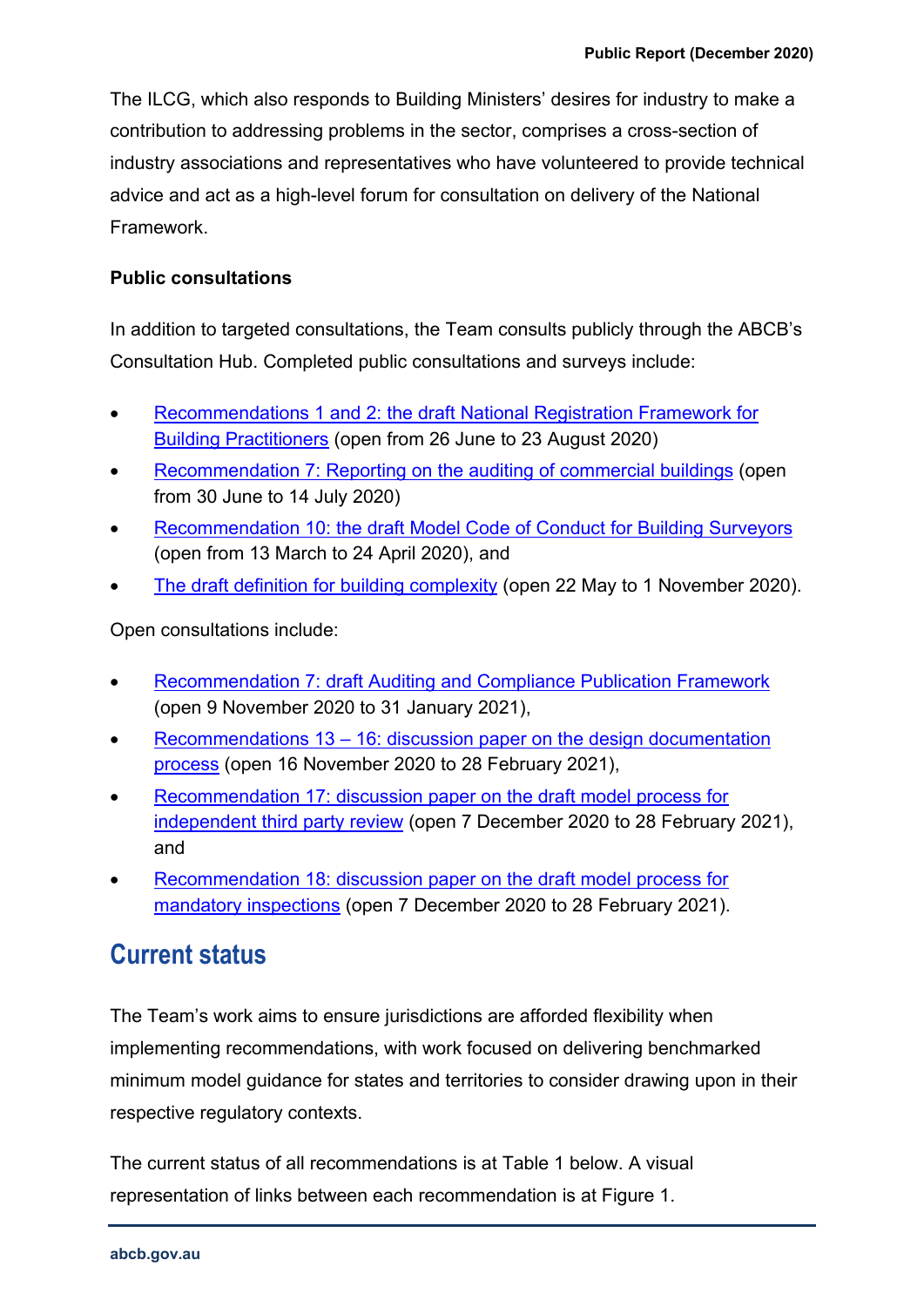#### **Table 1 Current status of all BCR recommendations**

| <b>Status</b>                                                                                                                                             | <b>Progress</b>                                                                                                                                                                                                                                                                                                                                                                                                                                    |
|-----------------------------------------------------------------------------------------------------------------------------------------------------------|----------------------------------------------------------------------------------------------------------------------------------------------------------------------------------------------------------------------------------------------------------------------------------------------------------------------------------------------------------------------------------------------------------------------------------------------------|
| Recommendations 1 & $2 -$<br><b>National Registration</b><br>Framework (NRF)                                                                              | Since public consultation on the draft NRF closed in<br>August, the Team has analysed responses and is<br>revising the NRF in response to feedback.                                                                                                                                                                                                                                                                                                |
| Recommendation 3-<br>Implementation Guide for<br><b>Continuing Professional</b><br>Development (CPD) on the<br><b>National Construction Code</b><br>(NCC) | The Team has established a working group to assist<br>development of CPD scheme principles and is<br>drafting an Implementation Guide for CPD on the<br>NCC. This complements work by the broader Office<br>of the ABCB to provide online CPD on the NCC.                                                                                                                                                                                          |
| Recommendation 4 -<br>Career paths for building<br>surveyors                                                                                              | The Team continues to consult with industry and<br>government on options to address the issue of<br>diminishing numbers of registered building<br>surveyors.                                                                                                                                                                                                                                                                                       |
| Recommendation 5 -<br>Improving collaboration<br>between regulators                                                                                       | The Team developed a draft model Terms of<br>Reference for an Intra-jurisdictional Building<br>Regulators Cooperative Committee, which Building<br>Ministers agreed in November 2020. The Terms of<br>Reference may be used by regulators to improve<br>collaboration and communication within jurisdictions.                                                                                                                                      |
| Recommendation 6 -<br><b>Effective regulatory powers</b>                                                                                                  | The Team developed a list of model regulatory<br>powers. These are the minimum powers necessary<br>to undertake effective regulatory compliance<br>activities. Building Ministers agreed in<br>November 2020 that jurisdictions will have regard for<br>this list when developing legislation in future.                                                                                                                                           |
| Recommendation 7 -<br>Reporting on auditing of the<br>construction of commercial<br>buildings                                                             | Since a public consultation on reporting on auditing<br>closed on 14 July, the Team has developed a draft<br>Auditing and Compliance Publication Framework to<br>guide building regulators to report on auditing in a<br>transparent and meaningful way. The draft<br>Framework is open for public consultation until<br>31 January 2021. States and territories are<br>responsible for developing and making public their<br>auditing strategies. |
| Recommendation 8 - Fire<br>authorities in the building<br>approval process                                                                                | The Team continues to consult with jurisdictions,<br>noting that progress on this recommendation is<br>linked to BCR recommendations 1 and 2.                                                                                                                                                                                                                                                                                                      |
| Recommendation 9 and 11<br>- Integrity of private building<br>surveyors, and Role of<br>building surveyors in<br>enforcement                              | The Team is developing a draft Implementation<br>Framework, which will be refined through targeted<br>consultation with industry and governments.                                                                                                                                                                                                                                                                                                  |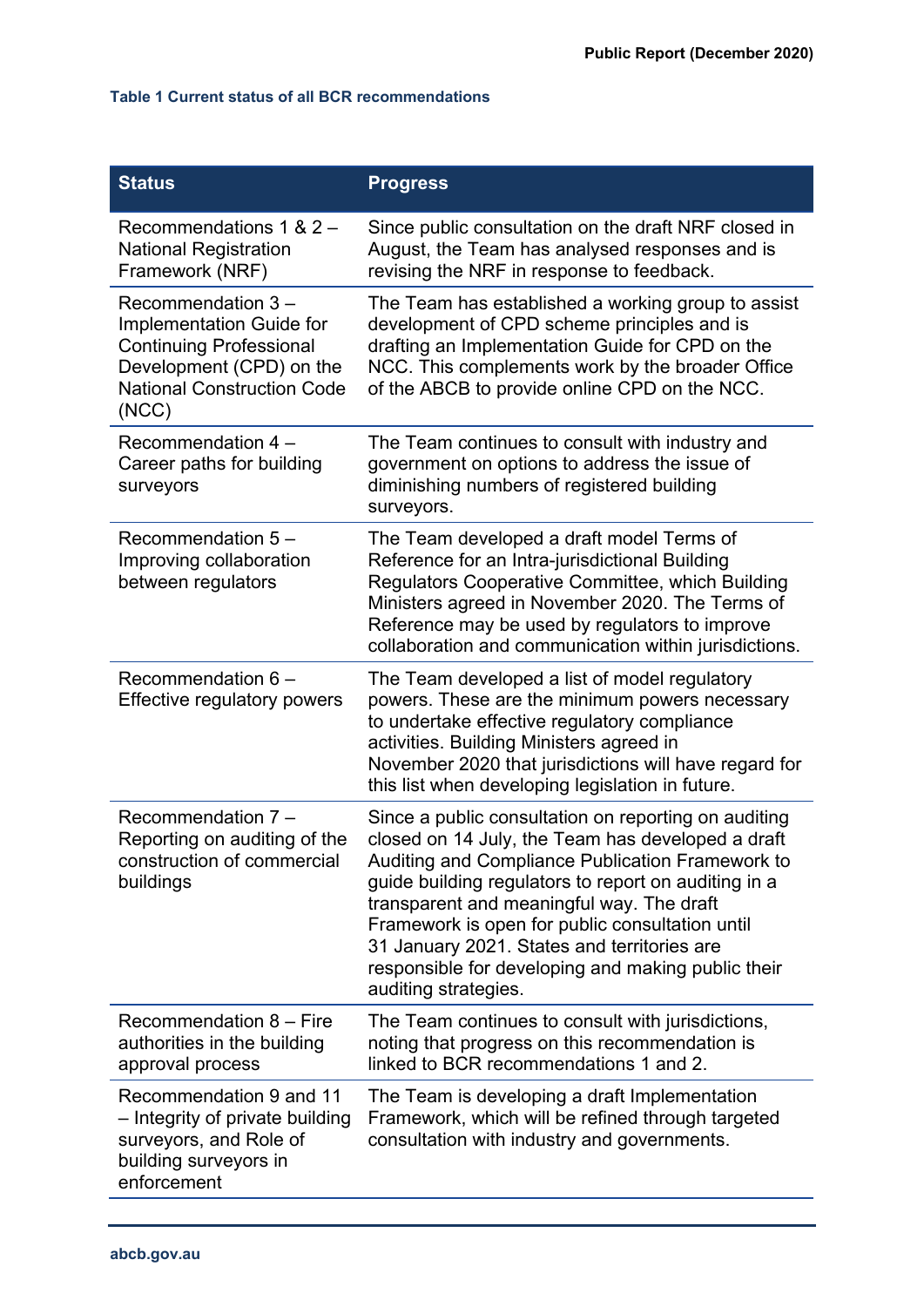| Recommendation 10 -<br>Code of conduct for building<br>surveyors                              | Since public consultation on the draft model Code of<br>Conduct closed on 24 April, it has been revised in<br>response to feedback. Building Ministers noted the<br>revised model Code in November 2020 which will be<br>published on the ABCB website.                                                                                                                                            |
|-----------------------------------------------------------------------------------------------|----------------------------------------------------------------------------------------------------------------------------------------------------------------------------------------------------------------------------------------------------------------------------------------------------------------------------------------------------------------------------------------------------|
| Recommendations 12 and<br>20 - Data collection and<br>sharing and building manual             | The Team established and continues to work with a<br>steering group, comprising government and industry<br>representatives, to develop responses to<br>recommendations 12 and 20.                                                                                                                                                                                                                  |
| Recommendation 13-16 -<br>Design and documentation                                            | The Team has developed a discussion paper on the<br>design process, which is open for public consultation<br>until 28 February 2021.                                                                                                                                                                                                                                                               |
| Recommendation 17 -<br>Independent third party<br>review                                      | The Team has developed a discussion paper,<br>including a draft model process for independent third<br>party review, which will be open for public<br>consultation until 28 February 2021.                                                                                                                                                                                                         |
| Recommendation 18 -<br><b>Mandatory inspections</b>                                           | The Team has developed a discussion paper,<br>including a draft model process for mandatory<br>inspections, which will be open for public<br>consultation until 28 February 2021.                                                                                                                                                                                                                  |
| Recommendation 19 -<br>Inspection and certification<br>of fire safety system<br>installations | The Team continues to consult with stakeholders,<br>noting that progress on this recommendation is<br>linked to recommendations 1, 2 and 13 to 18.                                                                                                                                                                                                                                                 |
| Recommendation 21 -<br><b>Building product safety</b>                                         | The Team is developing a draft National Building<br>Product Assurance Framework to facilitate the<br>appropriate use of building products and systems.                                                                                                                                                                                                                                             |
| Recommendation 22 -<br>Dictionary of terminology                                              | The Team is working with Standards Australia and<br>jurisdictions to develop the dictionary, which will be<br>available at www.constructiondictionary.com.au.                                                                                                                                                                                                                                      |
| <b>Complex Buildings</b>                                                                      | The Team consulted on the definition of complex<br>buildings and potential applications of the definition.<br>Feedback informed revision of the definition, and<br>Building Ministers agreed in November 2020 that the<br>revised definition be included in the NCC 2022<br>Public comment draft. The Team will continue to<br>develop and consult on potential applications of the<br>definition. |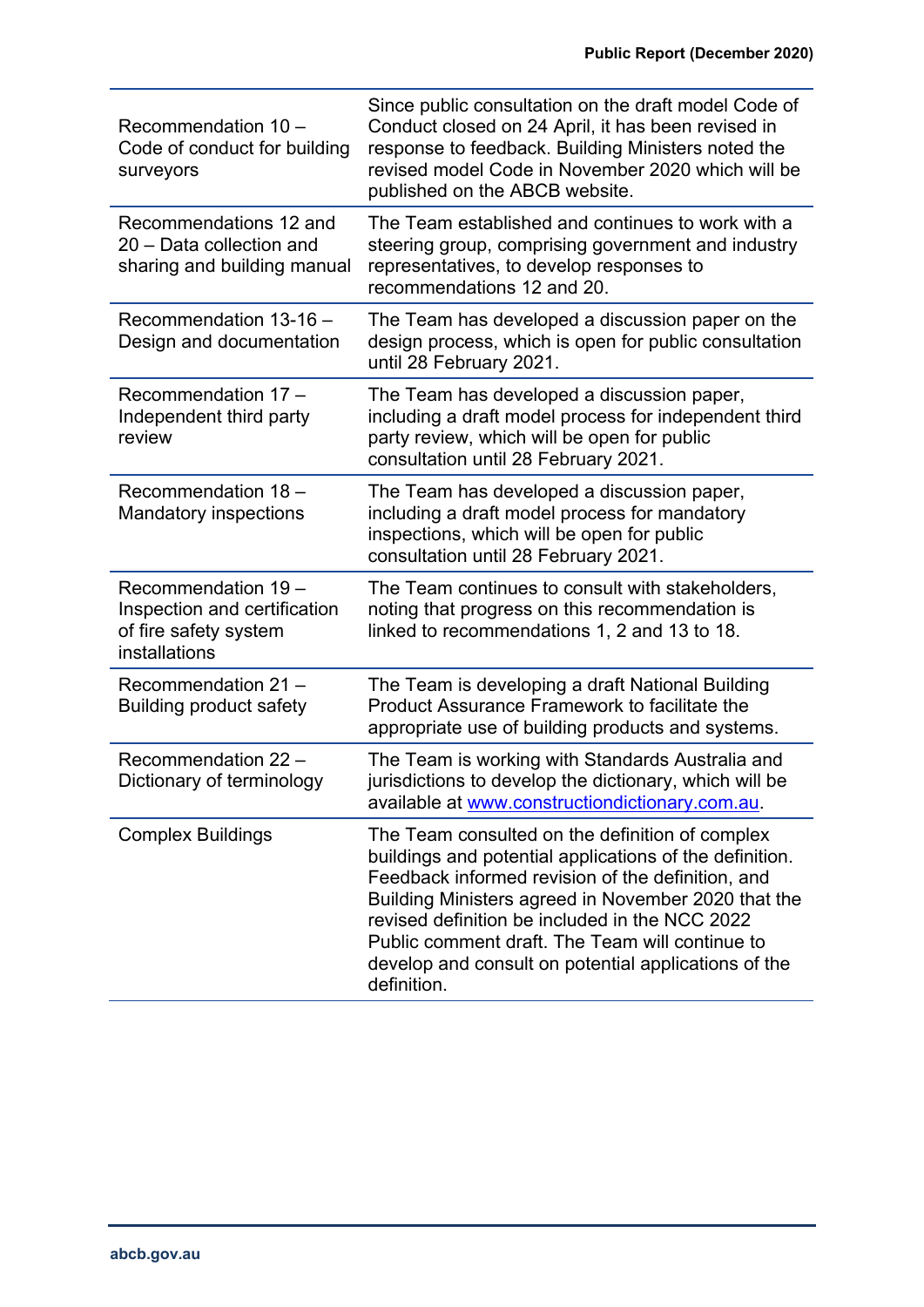#### **Figure 1 Links between BCR recommendations**